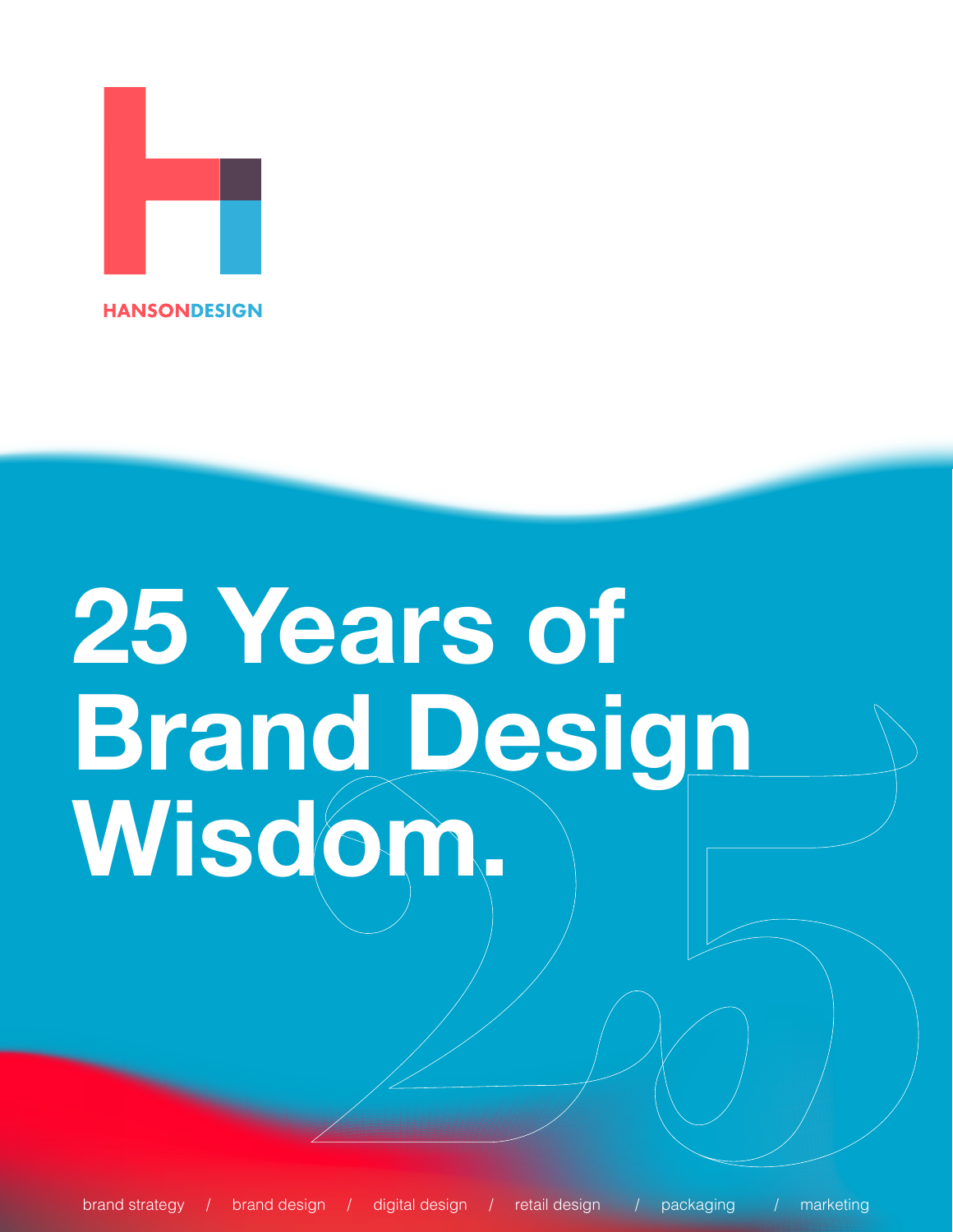# **Brand Design Wisdom.**

Gilman Hanson

An exceptional brand moment happens in an instant. It can occur while you're driving down 5th Avenue. Maybe it happens while you're scrolling on an app, or perhaps it hits you as you're walking through a thoughtfully-constructed retail experience. It's a feeling that materializes as an aha! that comes out of your mouth involuntarily. That reaction symbolizes immediate brand recognition and affiliation, and I've learned that it's often a result of a brand's clear intentions and its honest relationship with its audience.

As a brand strategist and design director for over 25 years, I have created and implemented brands for clients all over the world. The success of a brand lies within its ability to connect with people. Whether it's a product, service, app, or person, the success behind every well-performing brand begins by establishing purpose and clarity about the brand's market positioning and intention and then communicating that to the audience.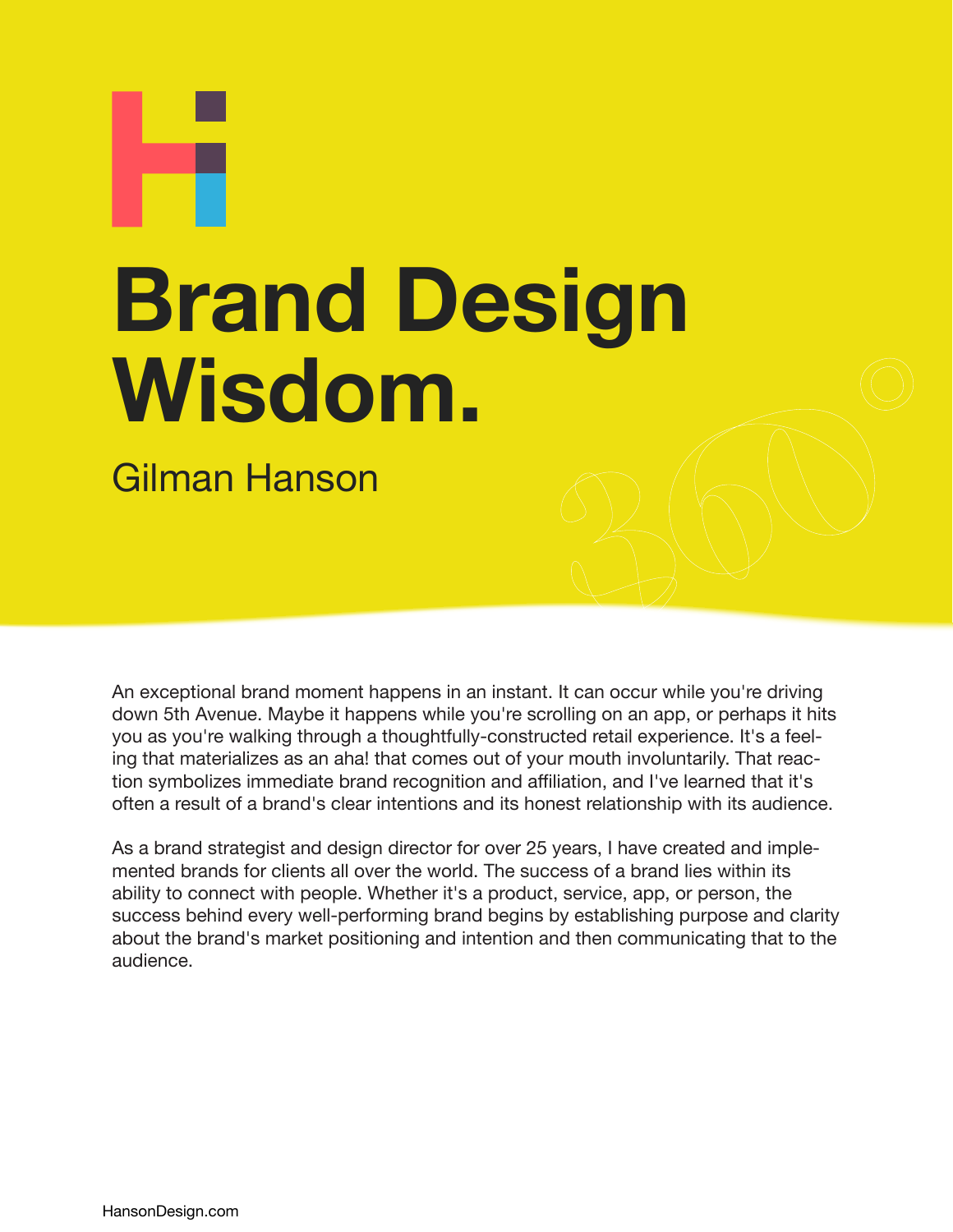#### **Human Brand Value = People First**

Brands begin with people. Creating a desirable brand relationship starts with understanding your audience. The more you know and understand your audiences, the stronger the bond you can create with them. Here are the keystone questions to clarify: What do you want others to feel about your brand? Where and when are the best touchpoints for your brand to meet and connect with people? The chart below illustrates the importance of creating brand value above and beyond the commodity. A commodity is need-driven, and brands are people-driven.

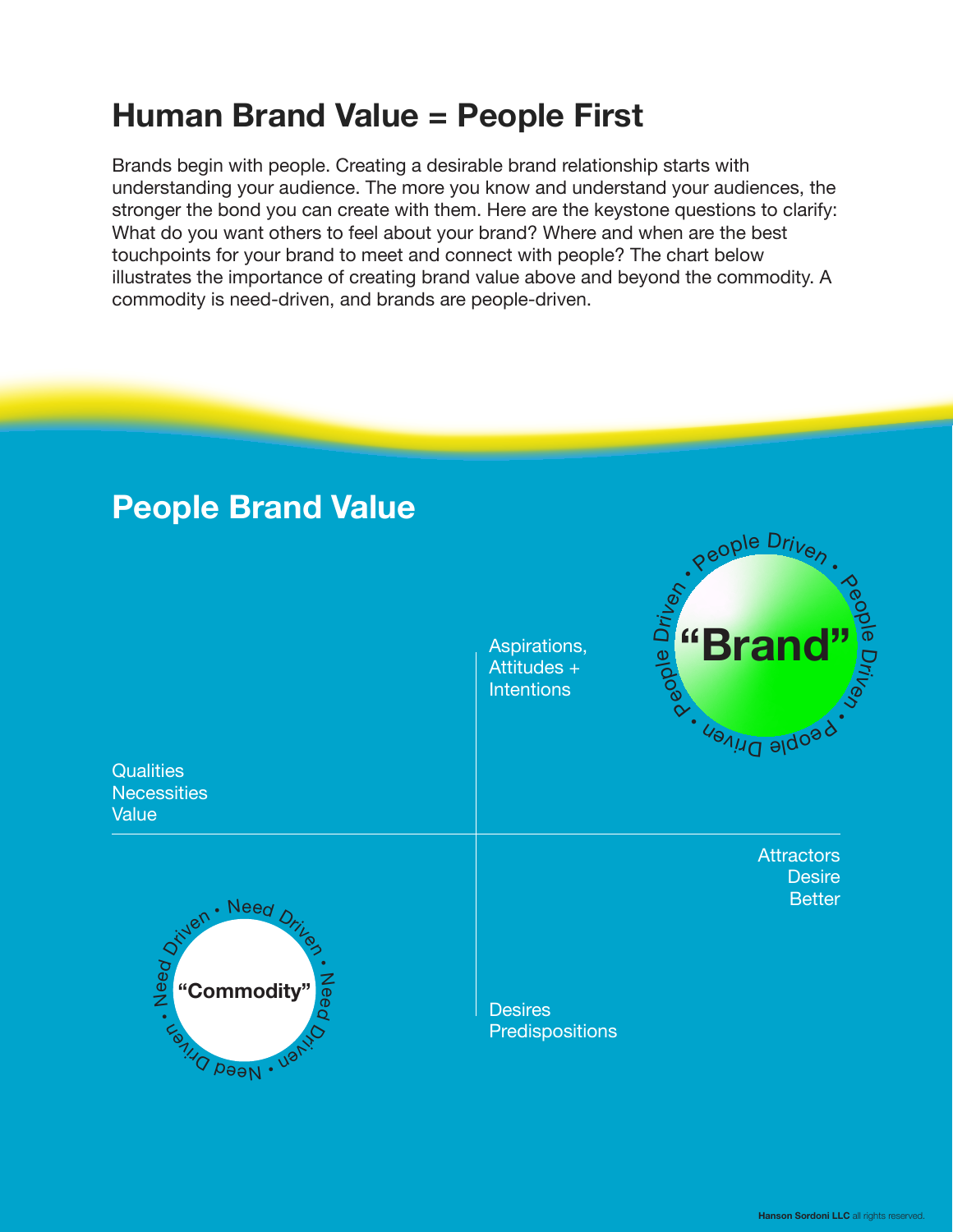## **Making Your Brand Stick**

The ideal brand experience is fun, meaningful, and, most of all, it sticks. For a brand to be sticky, it obliges the audience to stop and remark about their experience with the brand, and it often creates a lasting memory that compels them to share that experience with others.

*Lead design thinker at Sonic Rim, Uday Dandavate, suggests that;*

**"Brands need to create a memory that is continually evolving. It's not just the 'brand voice' – it's more about how you create a moment, a memory, or a relationship…Share a moment in a meaningful and understanding way. That way, people will want to live it again and again!"**

## **Brand Attraction**

As a brand strategist, it's my job to clarify brand attractors. I have had the opportunity to lead many strategy sessions and workshops to discover and define the brand value that builds affinity with the audience. Whether for JPMorgan, Saudi Aramco, or Sodexo, we identify the intention and communicate it to the audience in their language and style. Unifying business goals, brand objectives, and the customer persona profile are key to creating compelling brand attraction. It may require observational audits, focus groups, and quantitative data to understand and affirm brand attractors that touch your audiences' wants and desires.

#### Discover your brand's moments of truth

Developing an effective brand requires a deep understanding of its core values. These values can be considered the "why" that compels and attracts your audience. Discovering the correlation between a brand's core values and the intended audience drives authentic engagement, turning a consumer into a brand advocate. What do your customers love, and why do they love it? Where and when are the best times to touch your audiences? Understanding what drives your audience creates the foundation for meaningful interactions.

*Brian Zaslow, President of Zaslow Marketing Group, states;*

**"A well-conceived brand strategy is the knowledge base that designers can use to make an intangible concept come alive."**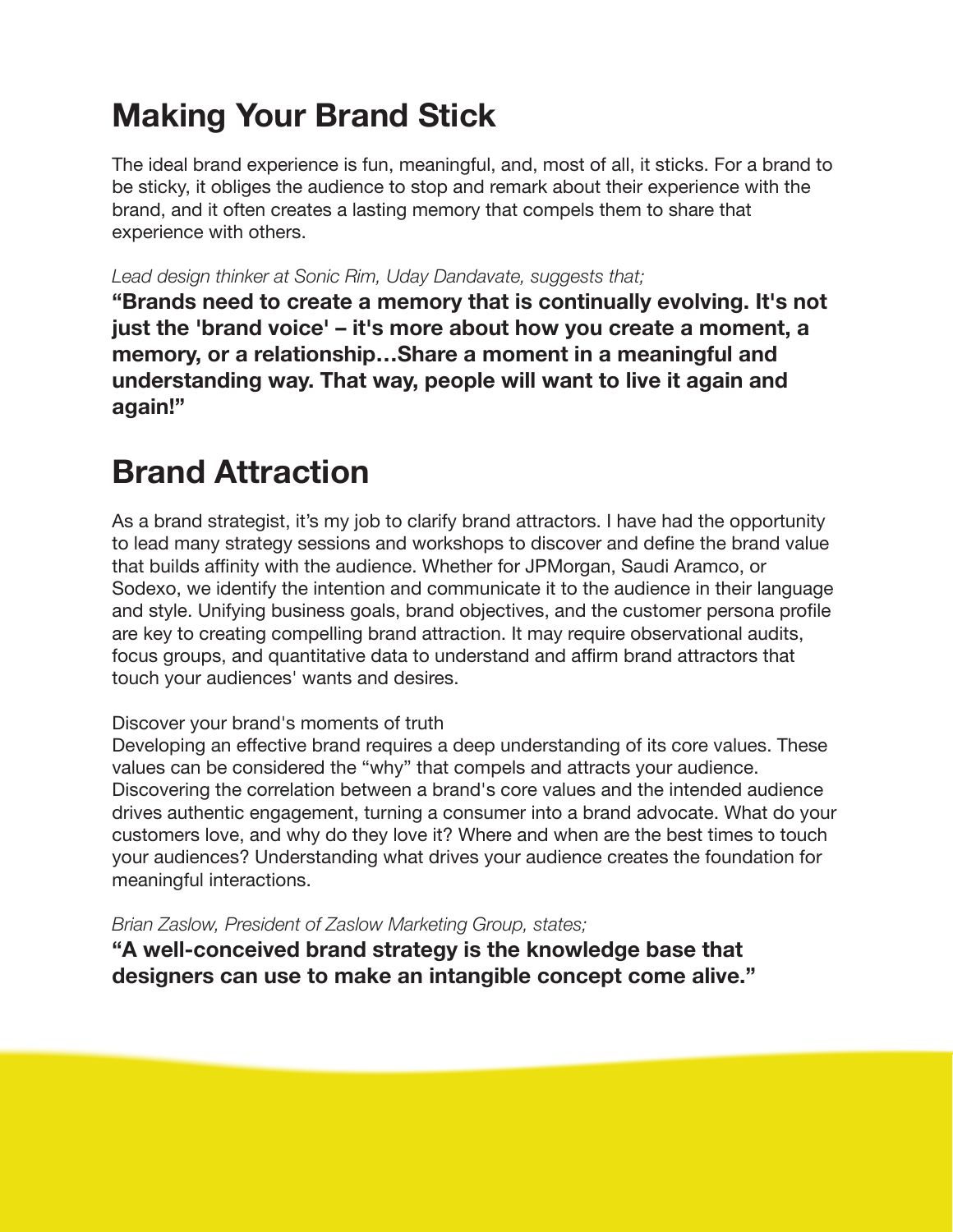#### **Establishing Your Brand Inside First**

The best brands succeed before they ever step outside a board room. A valuable brand must first foster internal value, connecting with the members of your company or organization, creating genuine emotion around the office, thus allowing the brand to flourish in the public behind the authentic spirit of its creators. Is the voice of the brand authentic? Does your firm understand and embody the pillars of the brand? Does the business embed the tenets of the brand in a structural way? These are foundational questions that are paramount to a successful trajectory.

#### *Karl Speak of Brand Tool Box states;*

**"Strategic thinking can be executed on two important platforms to support and build strong brands. The first serves the purpose of aligning and engaging an organization's culture to consistently deliver on the brand's promise. The second serves as a launching pad to ignite the power of design in a way that captures your audience's fascination.**" A well-crafted brand strategy creates a powerful synergy between a brand and its audience by speaking directly to the intended audience in a compelling and relevant way.

#### **Understanding the Personas of Your Audience**

What is the ideal persona of your brand's intended audience? What kind of people are they? What do they think about? What do they feel, say, and do? What are the underlying passions and needs that are compelling them to engage with your brand? What do they like to talk about, and what do they spend time doing? By clearly defining the type of persona behind your audience, the more empathy, understanding, and stickiness your brand can cultivate. The chart below is an effective way to begin mapping out a persona.

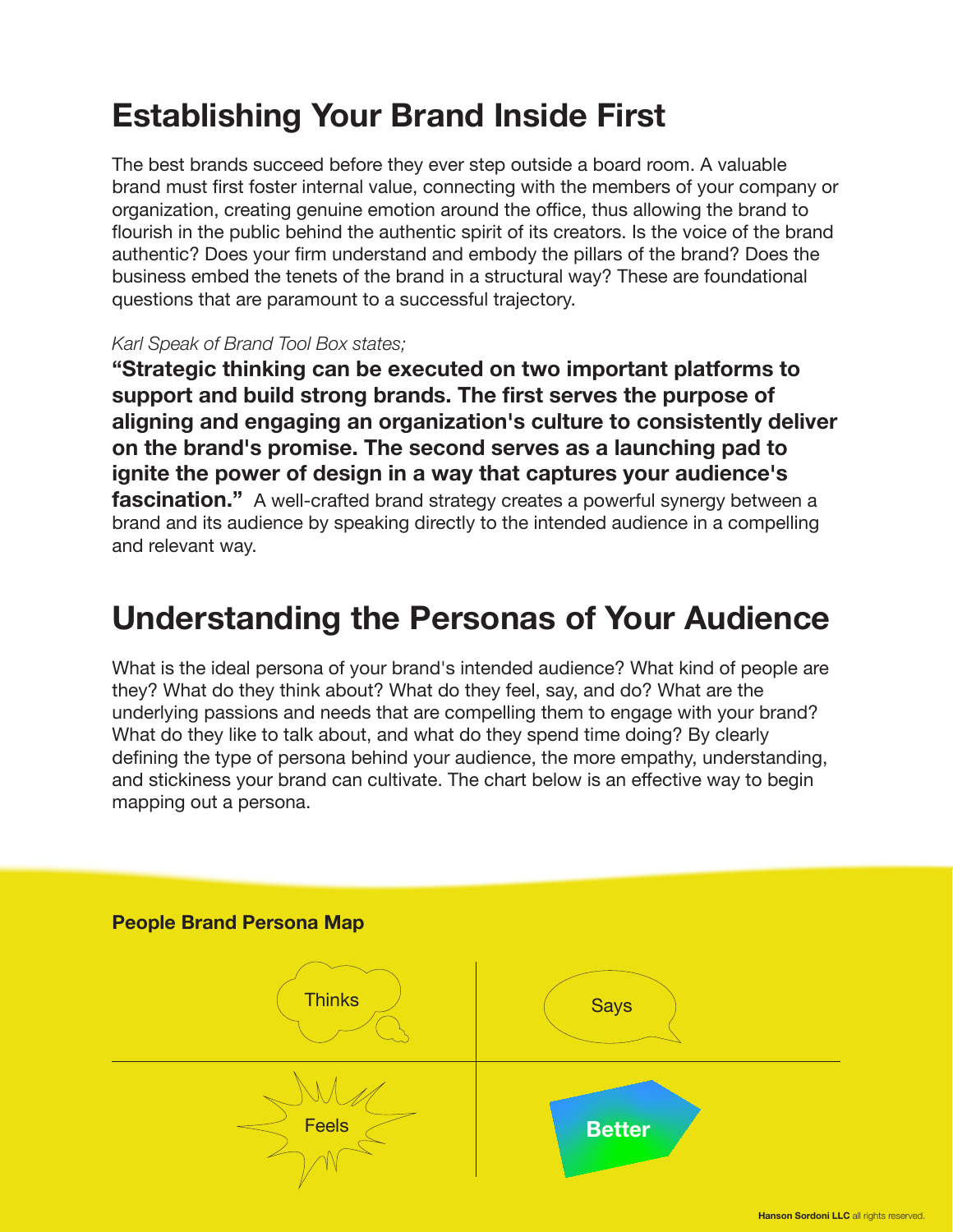### **Let's Listen**

Building an authentic, engaging brand experience begins with listening to your audiences. Listening to the sentiment of your audience is a prerequisite for all meaningful engagement. The depth of audience engagement with your brand is dependent on the steps you take to listen to your audience. Therein lies the meaning in listening to people and understanding their needs and desires.

#### *Creative Director at IBX, Marc Balara states;*

**"We need to really listen to people, so we can truly deliver on our brand promise that helps them believe, understand, and desire our products. We must see as the people see; we must understand what the people understand. Our passion, our mission is always to find the essence within our brands and really believe in it, expressing it wonderfully and smartly…so they believe it too."**

## **Validating Design**

#### **"Design clarifies, lifts, and enhances everything,"**

*says Don Lowry, managing director of LowryHill Global*

Today's digital tools mitigate much of the ambiguity surrounding a brand's performance. Whether it's impressions, likes, or CPMs, data and thorough analysis can reveal design success from an empirical standpoint. While there is still no consensus on valuing brand equity in a completely concrete way, we do see evidence for a movement towards a world where the brand is an asset on the balance sheet.

Consider a design intention that is not a conversion at the end of a customer journey but rather one whose goal is growing an audience or validating consensus. Both of those goals do not have explicit values in a monetary sense but clearly have tremendous value and can be validated with data. We've moved far, far away from the brand as a one-way street. The channels that brands occupy today allow for the creation of new value that is still relatively difficult to monetize, and yet, the value is actionable and apparent. The medium where the majority of communications take place offers real-time feedback and validation, allowing a business to pivot much more accurately. This dynamic allows businesses to listen and empathize in a much deeper way.

Brands that pivot based on this wealth of feedback and insight become more nimble, compelling, and relevant. How effectively that insight is leveraged is a function of how embedded a brand is at a structural level in the business. Businesses that are brand-centric are positioned to turn amorphous sentiment into actionable insight. Nimble, relevant, and empathetic brands will win.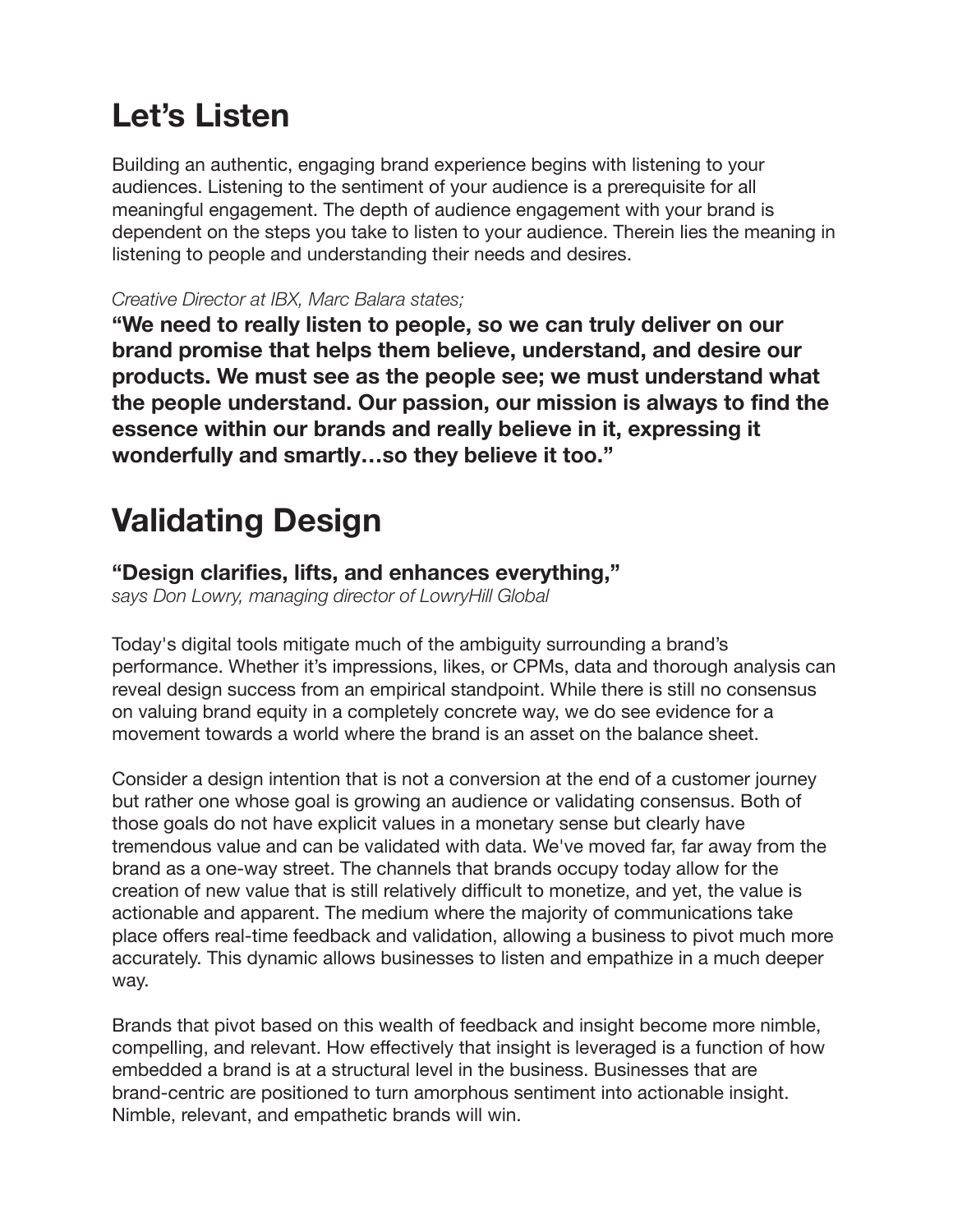### **The Customer Journey**

*Christine Sheller, Director of Experience Design at O3 World, states;*

**"Everything is centered around understanding the customer journey—the points of brand impact and the opportunity on how we might create better experiences all along the way; Our customers are partners and fully embedded in all stages of the process. In aligning goals and outcomes and opportunities, we dive deep into the landscape so that we can occupy and see what the points of differentiation are and how your brand experience can be unique, distinct, and memorable."**

#### **Understanding & Serving the Brand Journey**

**Attract with Emotion; Reputation is Built Over Reputation**

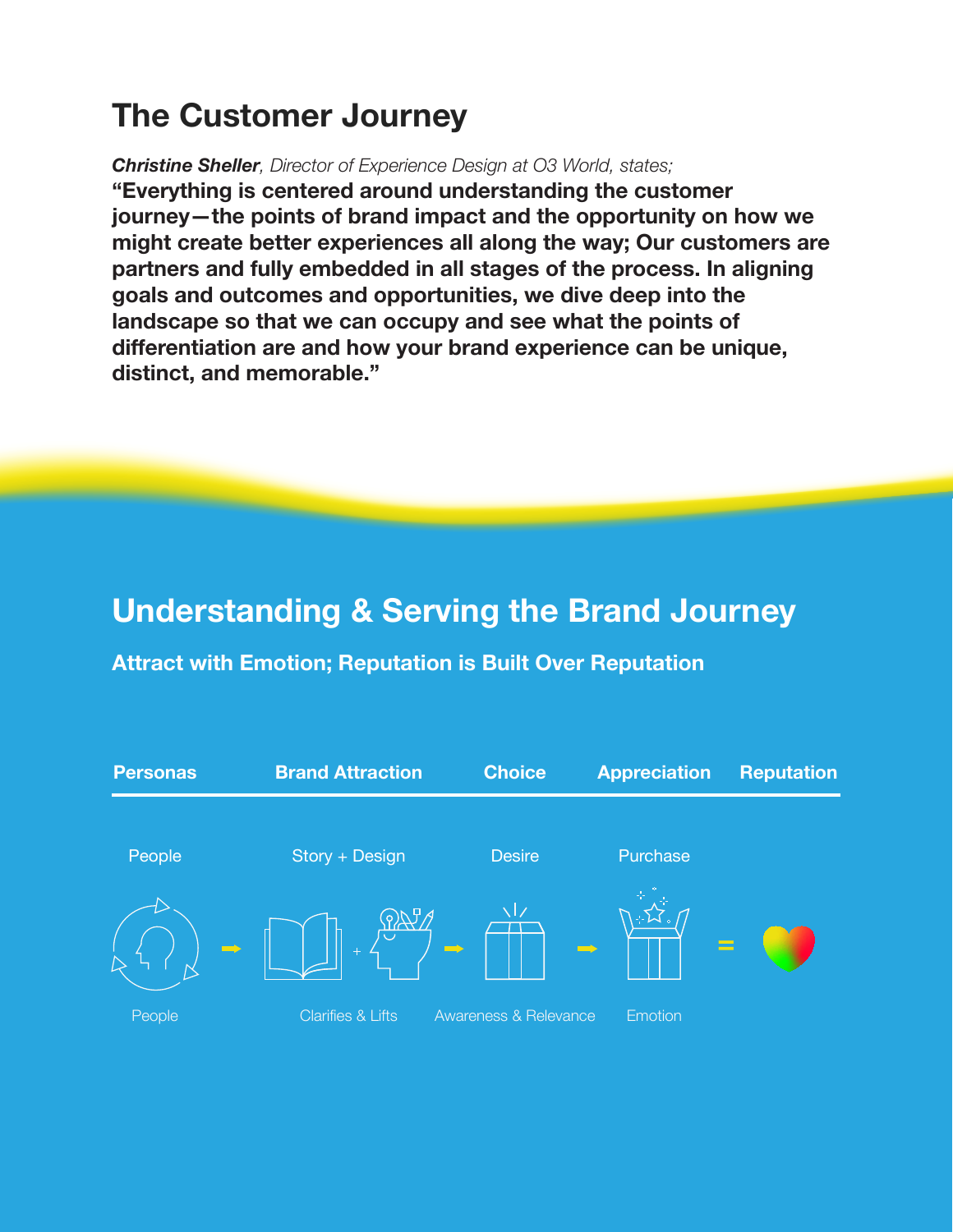## **Making it Human**

My design partner, *Romeu Machado, Design principal, Commcepta Design in Curitiba, Brazil states that:* **"We need to consider how Design can help in clarifying the strategic needs and objectives of the brand. Design thinking, design research with immersive discovery processes can unlock and bring to the surface the best of a brand's potential and its most brilliant and shining strengths."**

#### *Winston Sordoni, Design Director at Hanson Design.*

**"Design is not a science and tends to move away from explicit answers, There are many solutions to a design problem. Analogy can be the driving force informing the design process. Is the meaning in the copy, the elements of design, the color, or shape? Meaning emerges in the space between these elements. The more we echo natural dynamics, the more human the work becomes."** 

Smarter, beautiful, and expanding brands are better for people. More than ever, it is self-evident when a brand's success is created on well-conceived strategies and curated design that solicits a visceral response. High-performing brands are more than badges; they are symbols of complete thoughts and expressions of desire, memories that help attract, sustain, and evolve with their followers. They serve as a medium for communication between the audience and the company.

Design has moved away from being merely a tool of the marketers, strategists, and designers. A new wave of social awareness is introducing another level of understanding and empathizing with people that is now fundamental to a brand's success. Humans are so aware, sensitive, and smart. We get it quickly. We naturally discern what's better for us as individuals and as a collective. We like belonging to a group, a cause, and a company. Well-conceived brands can help us bond, relate, and make better choices for a better evolving world.